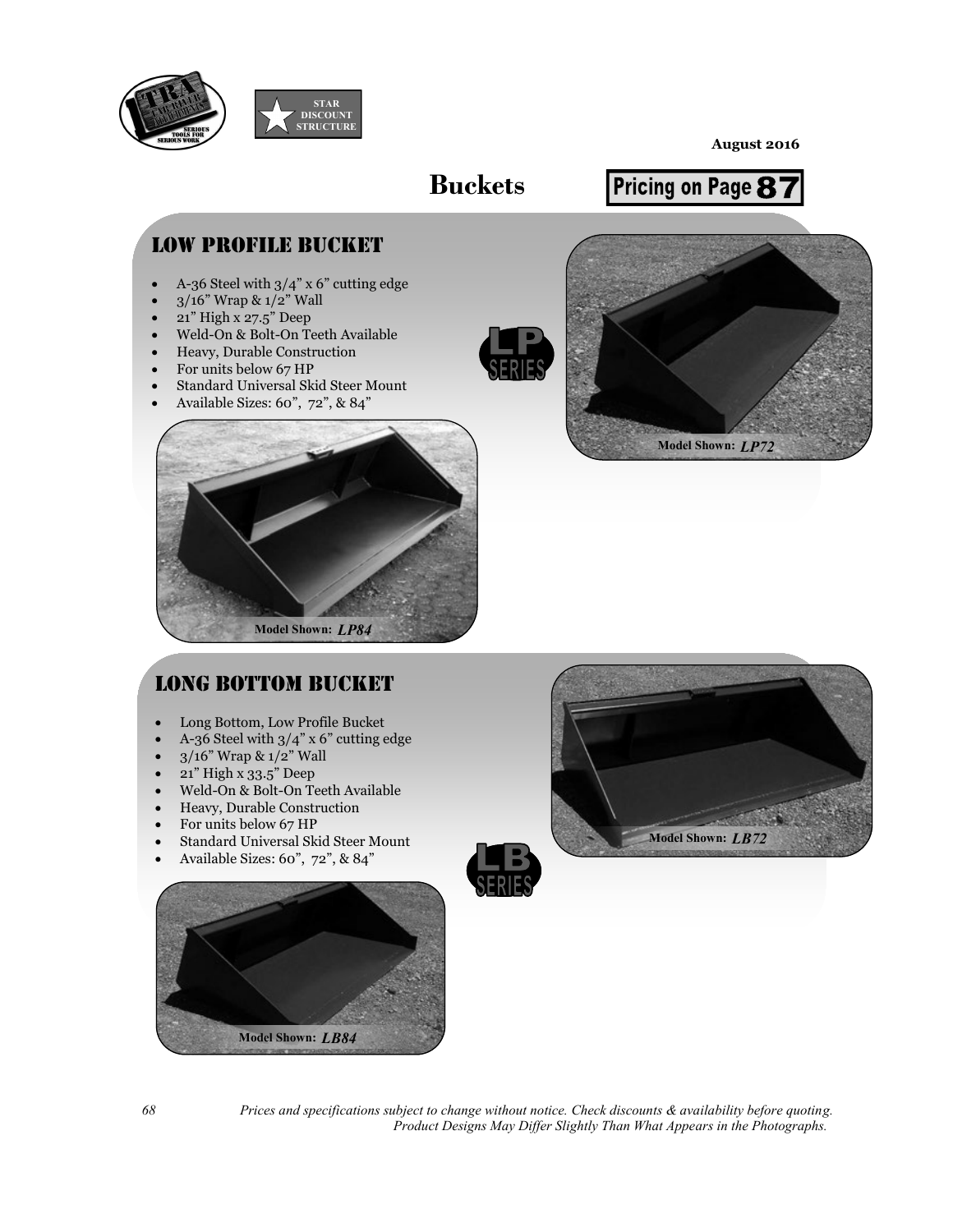

**August 2016** 



### serious duty material bucket

- Ideal For Litter, Snow, Manure and Other Large Volume/ Light Weight Materials (NOT for digging)
- A-36 Steel with  $3/4$ " x 6" cutting edge
- $\bullet$  28" High x 36" Deep
- x Weld-On & Bolt-On Teeth Available
- Heavy, Durable ConstructionStandard Universal Skid Steer Mount
- x Optional JD or Euro/Global Mounts
- x Available Sizes: 80", 90" & 96"



 *69 Prices and specifications subject to change without notice. Check discounts & availability before quoting. Product Designs May Differ Slightly Than What Appears in the Photographs.*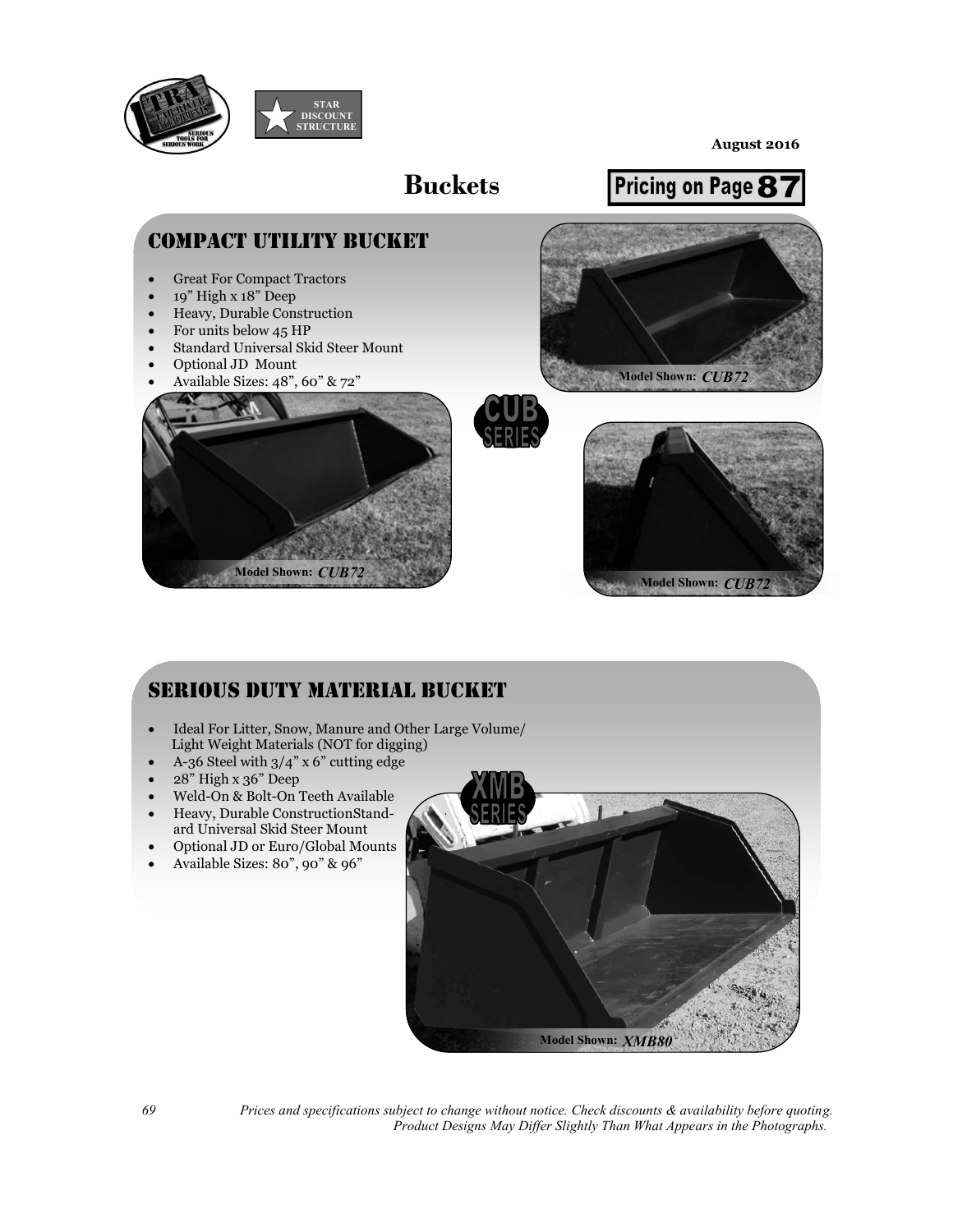

**August 2016** 

# **Buckets**

Pricing on Page 87

### 4-in-1 bucket

- x 2 1/2" bore & 8" Stroke Protected Cylinder
- x Internal Grease Fittings On Every Pivot Point
- x Heavy Duty units have 2.5" Cylinder & 3/4" x  $6"$  and  $1/2"$  x 4" Cutting Edges
- x Weld-On & Bolt-On Teeth Available
- Units Come Standard With Flat Faced Couplers & Hoses
- x Standard Universal Skid Steer Mount
- x Available Sizes: 60", 72" & 84"